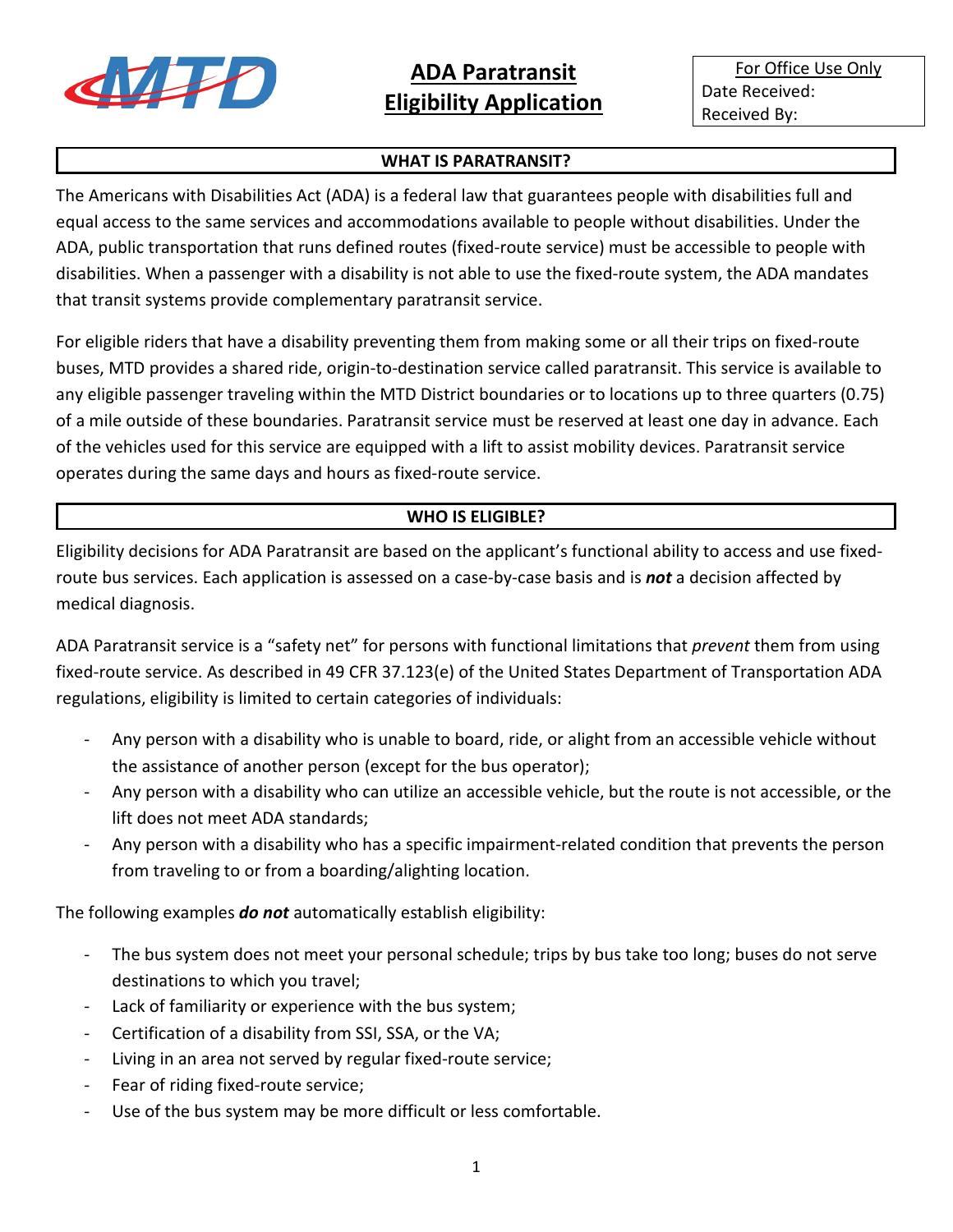### **APPLICATION PROCESS**

Upon receipt of a *completed* ADA Paratransit Eligibility Application, an evaluation period of up to twenty-one (21) calendar days begins. During this period, it is MTD's responsibility to utilize the information provided by the applicant and medical professionals to determine whether they meet the criteria established in 49 CFR 37.123 (e) and are eligible for paratransit services.

If an incomplete application is received, a member of MTD's staff will reach out to the applicant for additional information or clarification.

If a determination has not been made after twenty-one (21) calendar days of receipt of a *completed* ADA Paratransit Eligibility Application, the applicant shall be treated as fully eligible for paratransit services until a determination has been made or the application is denied.

After a determination has been made, written notification of the applicant's eligibility status will be mailed to the address listed on their application.

## Please return this application to: **Champaign-Urbana Mass Transit District 1101 E University Avenue Urbana, IL 61802**

## **DASH CARD**

The DASH Card is available for seniors aged 65 and older and to riders with disabilities. This pass provides unlimited FREE access to MTD's accessible fixed-route service and access to the Half-Fare Cab program. The DASH Card is valid for three years and must be renewed upon expiration.

## **Seniors**

Persons age 65 years of age and older may obtain a DASH Card by providing proof of age at Illinois Terminal. DASH Cards will be issued directly to eligible seniors upon verification of age.

## **Riders with Disabilities**

Medicare Card holders and persons having difficulty using an MTD vehicle may qualify for a DASH Card as a rider with a disability. Applications for DASH Cards must be submitted at Illinois Terminal and must include a copy of a Medicare Card or certification from an MTD-authorized agency. Please contact ADA Customer Service at 217.384.8188 for a list of authorized agencies. DASH Cards will be mailed within ten days to the applicant upon approval and after a free photograph for the pass has been taken at Illinois Terminal.

## **Half Fare**

Persons 65 years of age or older and Medicare Card holders who do not wish to obtain a DASH Card may ride fixed-route service for \$0.50, which is half fare, by showing valid proof of age or Medicare card.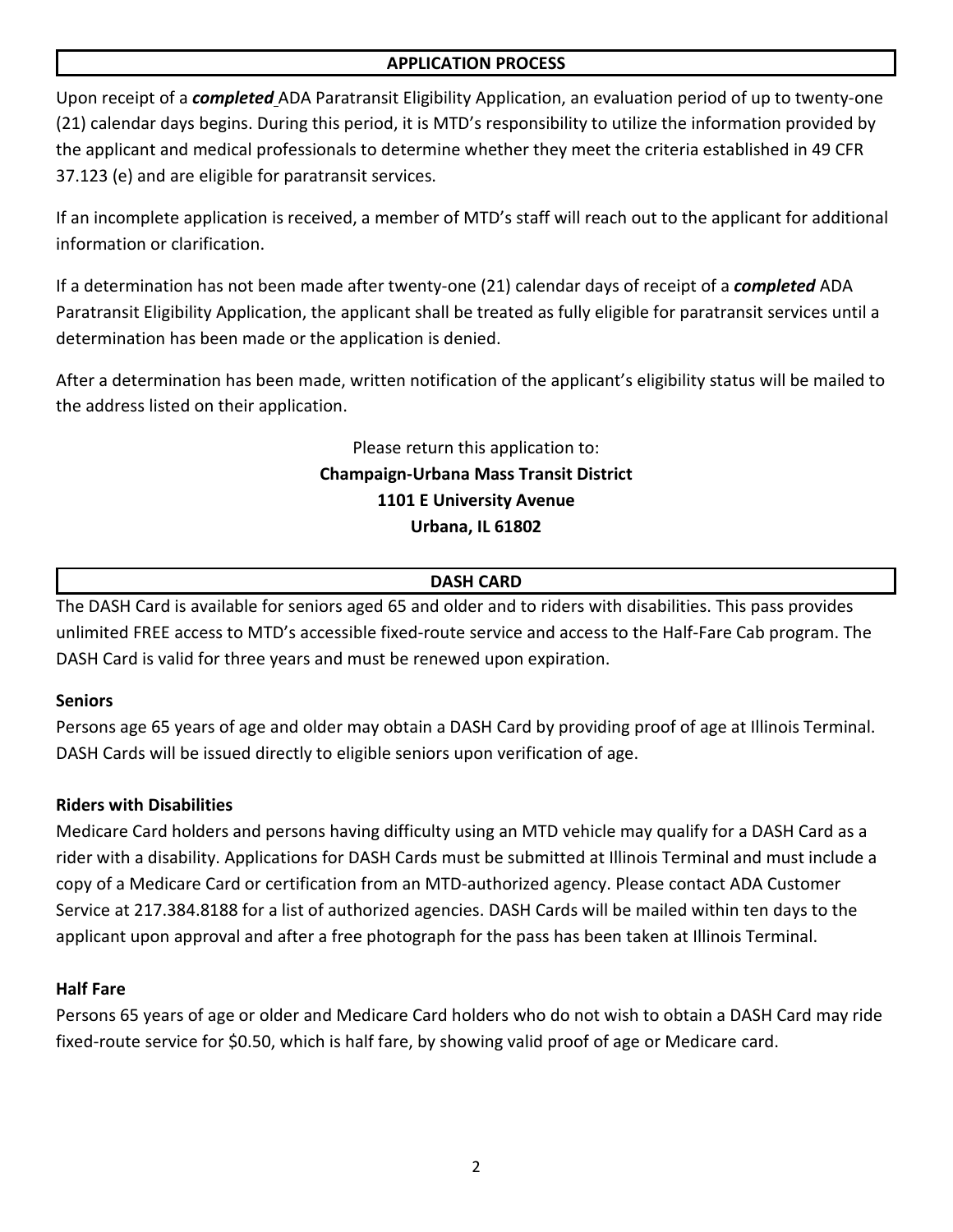#### **APPEAL PROCESS**

In the case that an applicant is not satisfied with the action taken on their application, they have the right to appeal that decision.

To request a hearing, write to:

# **Champaign-Urbana Mass Transit District c/o Special Services Manager 1101 E. University Ave. Urbana, Illinois 61802**

Appeal requests must be made within 60 days of receipt of written notification of paratransit eligibility status. Please include all information that is pertinent to your case. Appeal decisions will be made within 30 days of the request and will be made in writing.

| PERSONAL INFORMATION                                                                                                                                                                                                               |  |  |  |  |
|------------------------------------------------------------------------------------------------------------------------------------------------------------------------------------------------------------------------------------|--|--|--|--|
| I am applying for: $\Box$ Paratransit Eligibility $\Box$ Paratransit Eligibility Renewal $\Box$ DASH Card                                                                                                                          |  |  |  |  |
|                                                                                                                                                                                                                                    |  |  |  |  |
|                                                                                                                                                                                                                                    |  |  |  |  |
|                                                                                                                                                                                                                                    |  |  |  |  |
|                                                                                                                                                                                                                                    |  |  |  |  |
| Mailing Address (if different from home address)<br>Mailing Address (if different from home address)<br>2020 - 2021 - 2022 - 2022 - 2022 - 2022 - 2022 - 2023 - 2023 - 2023 - 2023 - 2023 - 2023 - 2023 - 2023 - 2023 - 2023 - 202 |  |  |  |  |
|                                                                                                                                                                                                                                    |  |  |  |  |
| Telephone Number (Home)___________________________(Work)_________________________                                                                                                                                                  |  |  |  |  |
|                                                                                                                                                                                                                                    |  |  |  |  |
|                                                                                                                                                                                                                                    |  |  |  |  |
| Do you require information in an alternative form?                                                                                                                                                                                 |  |  |  |  |
|                                                                                                                                                                                                                                    |  |  |  |  |
| □ Other (Please explain)<br>□ Other (Please explain)                                                                                                                                                                               |  |  |  |  |
| Is anyone else authorized to schedule trips for you?                                                                                                                                                                               |  |  |  |  |
|                                                                                                                                                                                                                                    |  |  |  |  |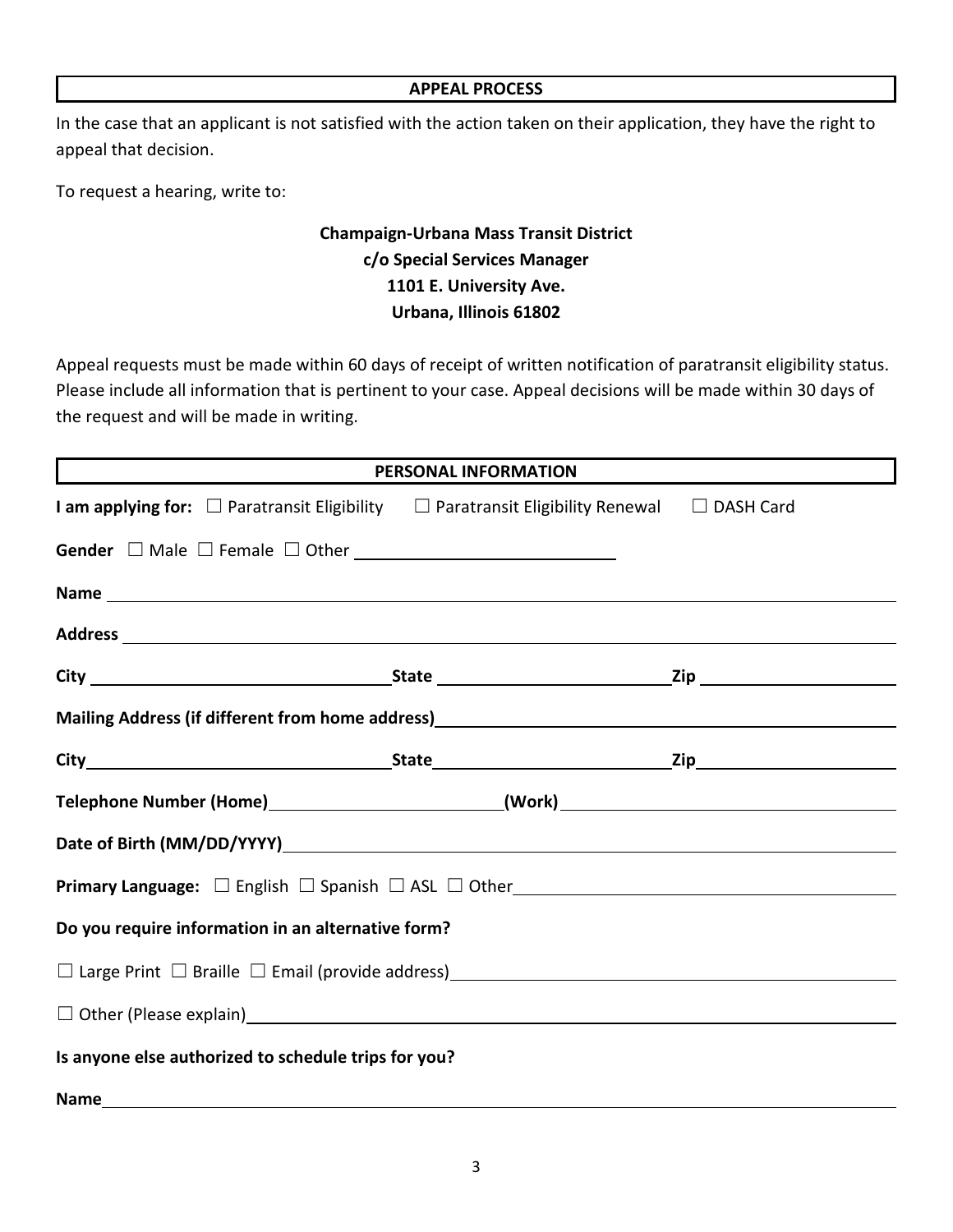#### **CERTIFICATIONS**

### **A. Applicant Signature**

*I certify that the information I give in this application is true and correct. I understand that falsification of information may result in denial of service. I understand all information related to my disability will be kept confidential and only the information required to provide service will be disclosed to those who perform this service or related services.* 

#### **Applicant Signature**

**Date**

## **B. Person completing form if other than applicant (please check one):**

☐*I certify that the information provided in this application is true and correct, based upon the information given to me by the applicant.*

☐*I certify that the information provided in this application is true and correct, based upon my knowledge of the applicant's health condition or disability.*

| Date <b>Date</b> Daytime Phone Number <b>Number Date</b> Daytime Phone Number <b>Number Date Date Date Date Date Date Date Date Date Date Date Date Date Date Date Date Date Date Date Date Da</b>                             |  |
|--------------------------------------------------------------------------------------------------------------------------------------------------------------------------------------------------------------------------------|--|
| Relationship to Applicant Entertainment Contact Contact Contact Contact Contact Contact Contact Contact Contact Contact Contact Contact Contact Contact Contact Contact Contact Contact Contact Contact Contact Contact Contac |  |
|                                                                                                                                                                                                                                |  |
|                                                                                                                                                                                                                                |  |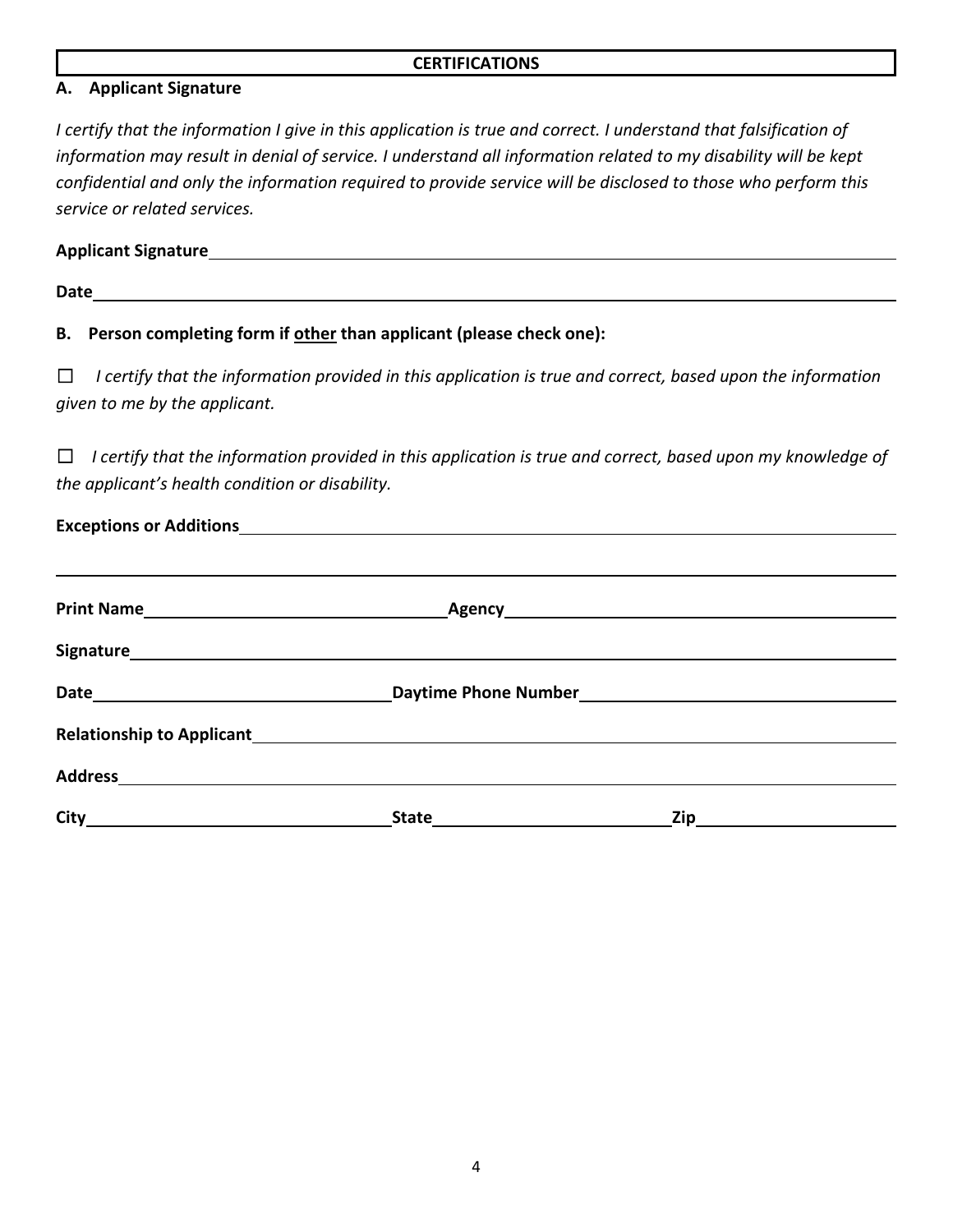| <b>EMERGENCY CONTACT INFORMATION</b>                                                                                                                                                                                           |
|--------------------------------------------------------------------------------------------------------------------------------------------------------------------------------------------------------------------------------|
|                                                                                                                                                                                                                                |
|                                                                                                                                                                                                                                |
|                                                                                                                                                                                                                                |
| Address and the contract of the contract of the contract of the contract of the contract of the contract of the contract of the contract of the contract of the contract of the contract of the contract of the contract of th |
|                                                                                                                                                                                                                                |
| Telephone Number (Daytime)__________________________________(Alternate)_____________________________                                                                                                                           |
| Is this person authorized to schedule trips on your behalf? $\Box$ Yes $\Box$ No                                                                                                                                               |
|                                                                                                                                                                                                                                |
|                                                                                                                                                                                                                                |
|                                                                                                                                                                                                                                |
|                                                                                                                                                                                                                                |
|                                                                                                                                                                                                                                |
| Telephone Number (Daytime)___________________________________(Alternate)____________________________                                                                                                                           |
| Is this person authorized to schedule trips on your behalf? $\Box$ Yes $\Box$ No                                                                                                                                               |
| <b>PRESENT MEANS OF TRAVEL</b>                                                                                                                                                                                                 |
| 1. Have you recently (within the last 3 months) used MTD's accessible fixed-route service?                                                                                                                                     |
| $\Box$ Yes<br>$\Box$ No                                                                                                                                                                                                        |
| If No, have you attempted to use to use MTD's accessible fixed-route service within the last 3 months?                                                                                                                         |
| $\Box$ Yes<br>$\Box$ No                                                                                                                                                                                                        |
|                                                                                                                                                                                                                                |
|                                                                                                                                                                                                                                |
| 2. If you do not currently ride MTD's accessible fixed-route service, what might help you do so?                                                                                                                               |
| $\Box$ Route and schedule information $\Box$ Training on how to travel on the bus                                                                                                                                              |
| $\Box$ Having bus stops closer to where I live and need to go $\Box$ Other (please explain)                                                                                                                                    |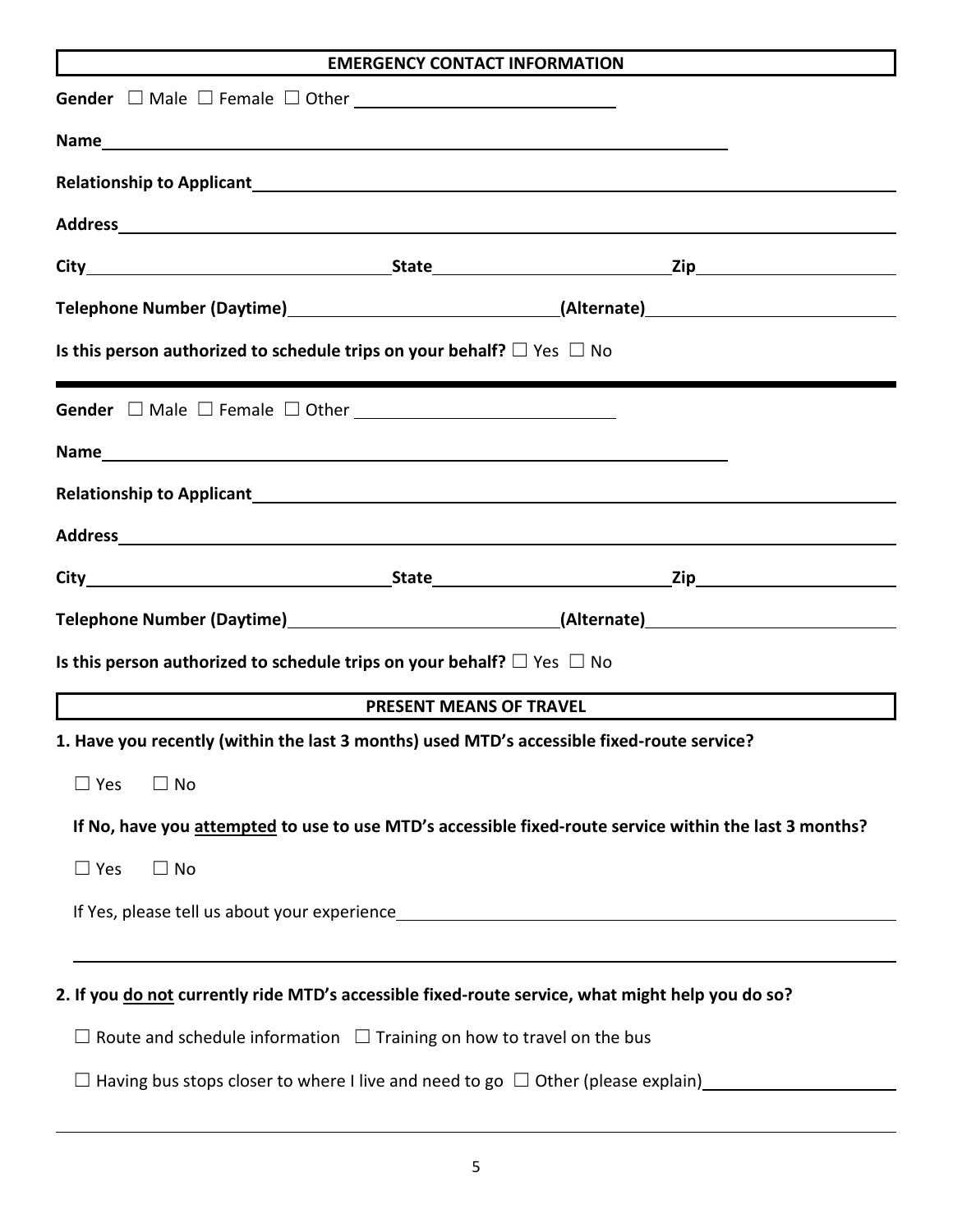## **3. How long have you lived in the Champaign-Urbana/Savoy community?**

☐ Under 1 year ☐ 1 to 3 years ☐ More than 3 years

## **4. What are your 3 most frequent travel destinations and how do you reach them currently?**

| <b>Destination</b>                                                                                                             | <b>Travel Frequency</b>                                                                  | <b>Mode of Travel</b> |
|--------------------------------------------------------------------------------------------------------------------------------|------------------------------------------------------------------------------------------|-----------------------|
|                                                                                                                                |                                                                                          |                       |
|                                                                                                                                |                                                                                          |                       |
|                                                                                                                                |                                                                                          |                       |
| 5. Where is the nearest bus stop to your residence? Please give a location or intersection (e.g.; Church and                   |                                                                                          |                       |
| 6. Select any obstacles you experience when traveling to the nearest bus stop:                                                 |                                                                                          |                       |
| $\Box$ Busy street(s) to cross $\Box$ Lack of curb cuts $\Box$ Road construction $\Box$ Excessive distance $\Box$ No sidewalks |                                                                                          |                       |
| $\Box$ Poor sidewalk conditions $\Box$ Steep incline $\Box$ Steep decline $\Box$ Time of day                                   |                                                                                          |                       |
|                                                                                                                                |                                                                                          |                       |
|                                                                                                                                |                                                                                          |                       |
|                                                                                                                                |                                                                                          |                       |
| 7. Do you use any of the following mobility aids while traveling?                                                              |                                                                                          |                       |
|                                                                                                                                |                                                                                          |                       |
| $\Box$ Support cane $\Box$ Crutches $\Box$ Walker $\Box$ Oxygen $\Box$ Manual wheelchair $\Box$ Power wheelchair               |                                                                                          |                       |
| $\Box$ Scooter (3 wheel) $\Box$ Service animal $\Box$ White cane $\Box$ Other (please specify)                                 |                                                                                          |                       |
|                                                                                                                                | If more than one aid was checked, what is your primary mobility aid used when traveling? |                       |
|                                                                                                                                |                                                                                          |                       |
| 8. Paratransit vehicles are equipped with a lift that is 30 inches wide, 48 inches long, and can accommodate                   |                                                                                          |                       |
| up to 800 pounds. Do the combined measurements of you and your mobility device fit these parameters?                           |                                                                                          |                       |
| $\Box$ No<br>$\Box$ Yes                                                                                                        |                                                                                          |                       |
| If yes, what are the dimensions and combined weight?                                                                           |                                                                                          |                       |
|                                                                                                                                |                                                                                          |                       |
| Note: If the combined weight of a passenger and mobility aid exceeds 800 pounds, they are allowed to board                     |                                                                                          |                       |

separately from their mobility device.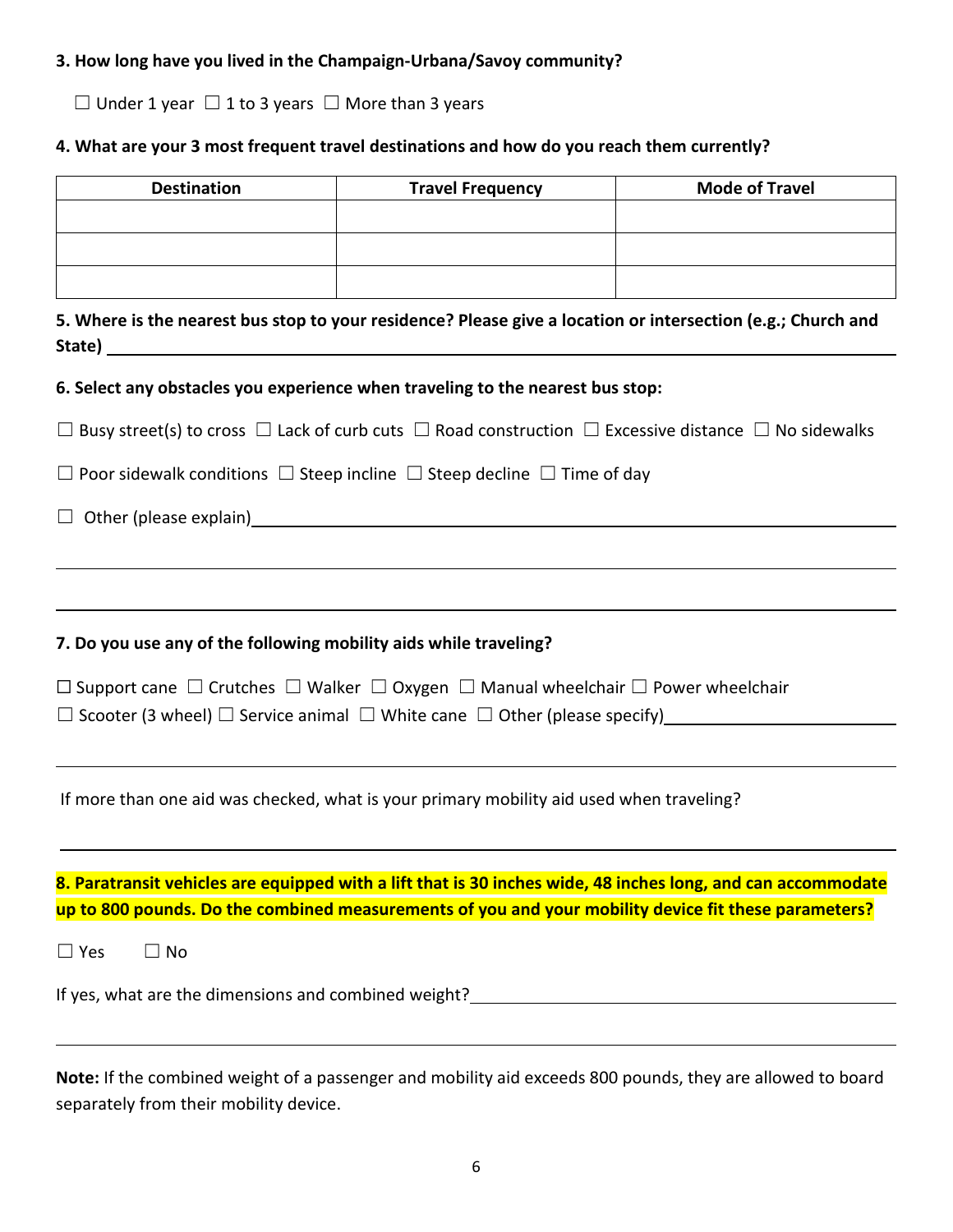| PRESENT MEANS OF TRAVEL (CONTINUED)                                                                                                                                                       |
|-------------------------------------------------------------------------------------------------------------------------------------------------------------------------------------------|
|                                                                                                                                                                                           |
| 9. If you do not currently ride MTD's accessible fixed-route service, please select all reasons that apply:                                                                               |
| $\Box$ Not sure how to ride $\Box$ Bus stop is too far away $\Box$ There are no sidewalks where I live                                                                                    |
| $\Box$ I am afraid to ride $\Box$ I do not want to ride $\Box$ The ground is too uneven/steep to get to the bus stop                                                                      |
| $\Box$ I need a wheelchair lift/ramp $\Box$ I am not able to recognize a destination or landmark                                                                                          |
| $\Box$ I am able to use MTD's accessible fixed-route service under certain circumstances (please explain)                                                                                 |
|                                                                                                                                                                                           |
|                                                                                                                                                                                           |
| DISABILITY AND FUNCTIONAL LIMITATION INFORMATION                                                                                                                                          |
| 1. What type of disability prevents you from using MTD's accessible fixed-route service?                                                                                                  |
| $\Box$ Physical $\Box$ Developmental $\Box$ Visual $\Box$ Hearing $\Box$ Cognitive $\Box$ Behavioral $\Box$ Other (please explain)                                                        |
|                                                                                                                                                                                           |
| 2. How would you classify your health condition or disability?                                                                                                                            |
| $\Box$ Short Term/Temporary (up to 1 Year) $\Box$ Medium/Long Term (up to 3 Years) $\Box$ Permanent                                                                                       |
| 3. Please select ALL disabilities that significantly affect your ability to access MTD's accessible fixed-route<br><b>service:</b> $\Box$ Alzheimer's Disease $\Box$ Amputation (specify) |
| $\Box$ Anxiety/Panic Attacks $\Box$ Arthritis $\Box$ Asthma $\Box$ Autism Spectrum $\Box$ Cancer (specify)                                                                                |
| $\Box$ Cataracts $\Box$ Cerebral Palsy $\Box$ Congestive Heart Failure $\Box$ Chronic Obstructive/Pulmonary Disease (COPD)                                                                |
| $\Box$ Cystic Fibrosis $\Box$ Dementia $\Box$ Diabetes (severe) $\Box$ Emphysema $\Box$ Epilepsy (severe) $\Box$ Heart Attack                                                             |
| $\Box$ Traumatic Head Injury $\Box$ Kidney Disease/Dialysis $\Box$ Legally Blind $\Box$ Macular Degeneration                                                                              |
| $\Box$ Intellectual Disability $\Box$ Multiple Sclerosis $\Box$ Muscular Dystrophy $\Box$ Paraplegia $\Box$ Parkinson's Disease                                                           |
| $\Box$ Peripheral Vascular Disease $\Box$ Quadriplegia $\Box$ Retinopathy $\Box$ Schizophrenia/Schizoaffective Disorder                                                                   |
| $\Box$ Stroke/Cerebral Trauma $\Box$ Systemic Lupus Erythematosus $\Box$ Thrombosis (Chronic) $\Box$ Blindness                                                                            |
| $\Box$ Other (please specify)                                                                                                                                                             |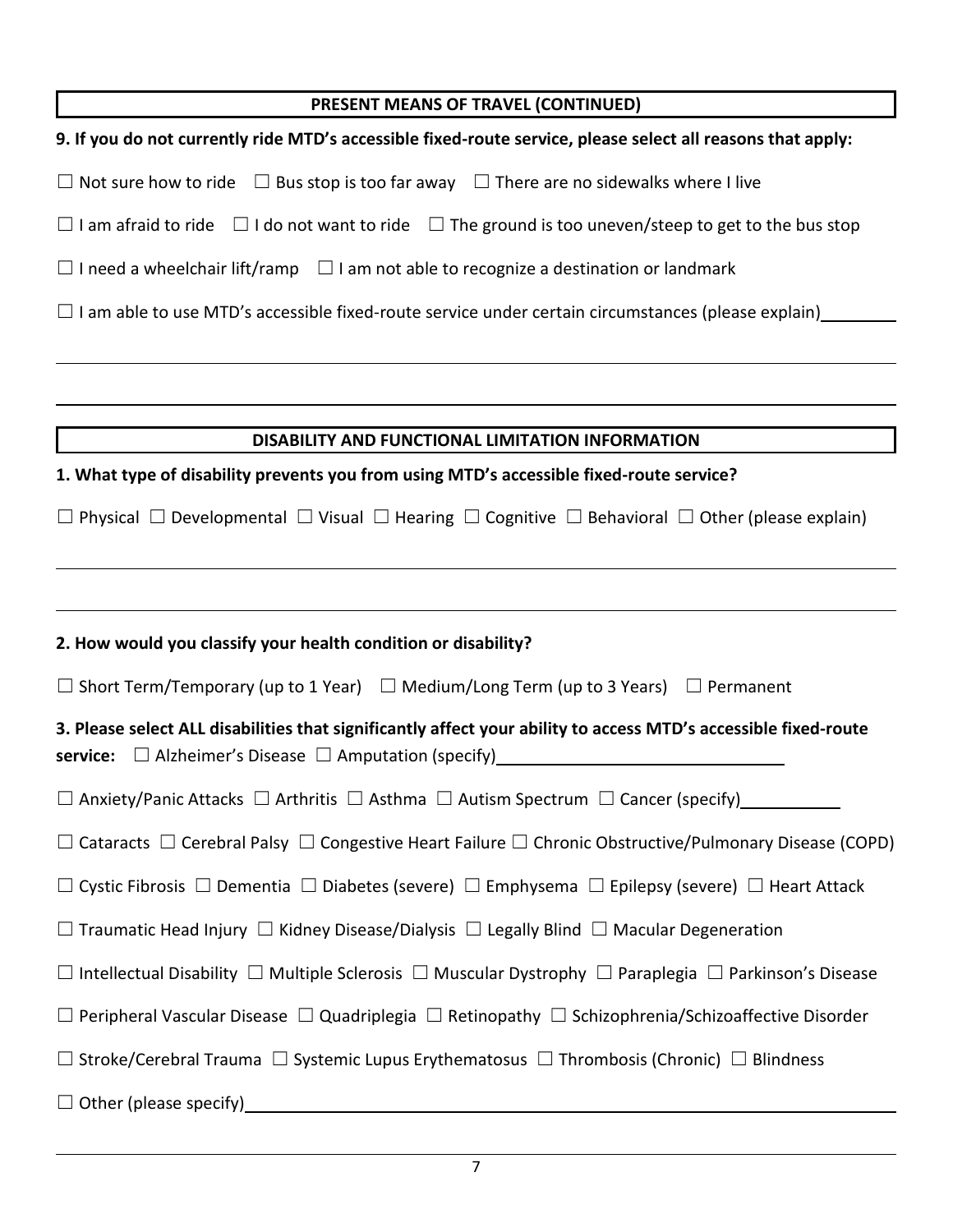## **DISABILITY AND FUNCTIONAL LIMITATION INFORMATION (CONTINUED)**

Please describe how the disabilities that have been selected above significantly affect your ability to access MTD's accessible fixed-route service. We ask that you be as thorough and specific as possible.

**4. Does your health condition or disability change from day-to-day in ways that would affect your ability to use MTD's accessible fixed-route service?** 

 $\square$  Yes  $\square$  No

If Yes, please explain\_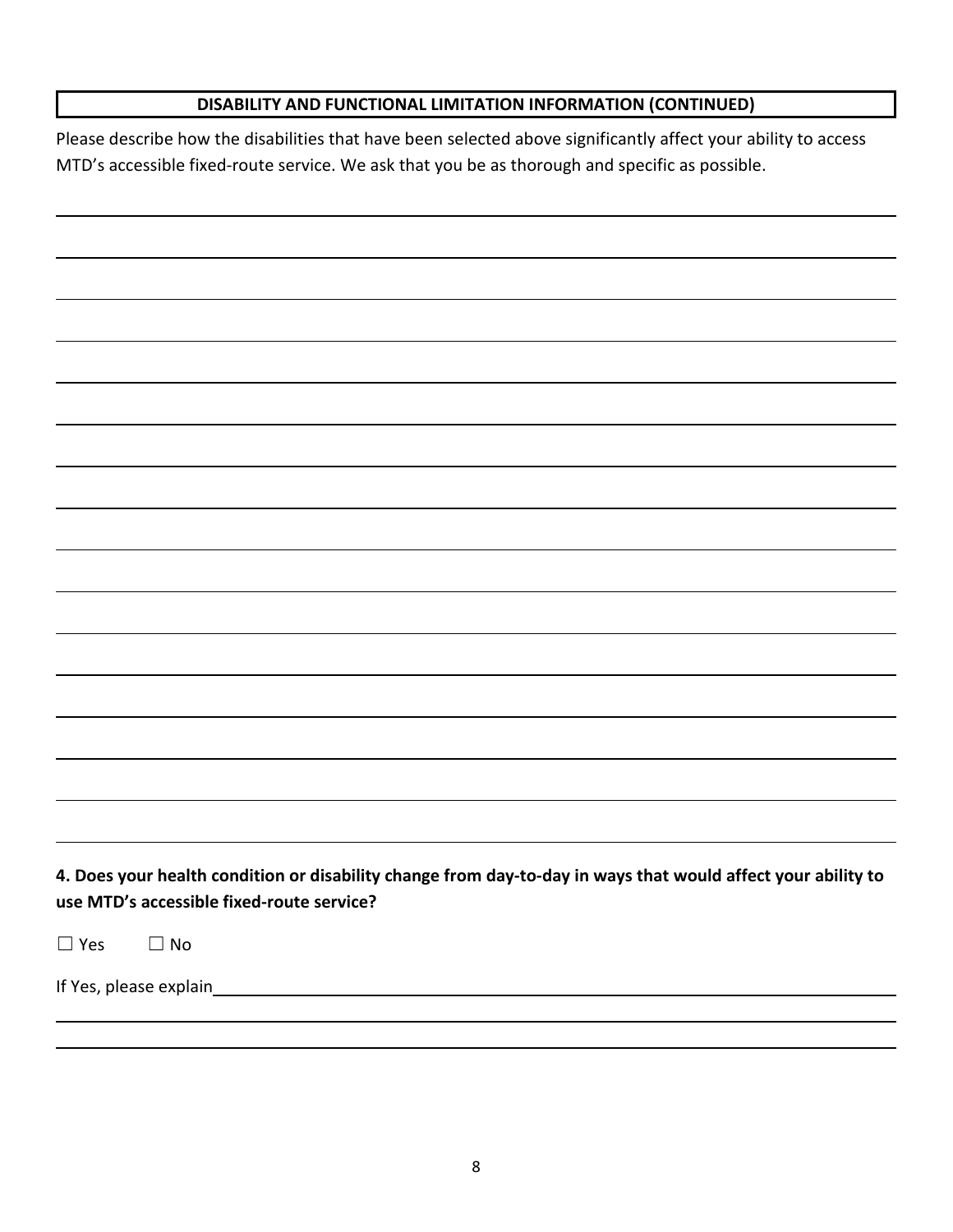# **5. Are you currently receiving any type of treatment or therapy related to your health condition or disability?**

| $\Box$ Yes $\Box$ No |                                                                                                                                  |  |  |
|----------------------|----------------------------------------------------------------------------------------------------------------------------------|--|--|
|                      | If Yes, what is the expected duration? $\qquad \qquad$ Days $\qquad \qquad$ Months $\qquad \qquad$ Years $\qquad \Box$ Permanent |  |  |
|                      | 6. Are there any other aspects of your health condition or disability that we should know about?                                 |  |  |
| $\Box$ Yes $\Box$ No |                                                                                                                                  |  |  |
|                      |                                                                                                                                  |  |  |
|                      |                                                                                                                                  |  |  |
|                      |                                                                                                                                  |  |  |
|                      |                                                                                                                                  |  |  |
|                      |                                                                                                                                  |  |  |
|                      |                                                                                                                                  |  |  |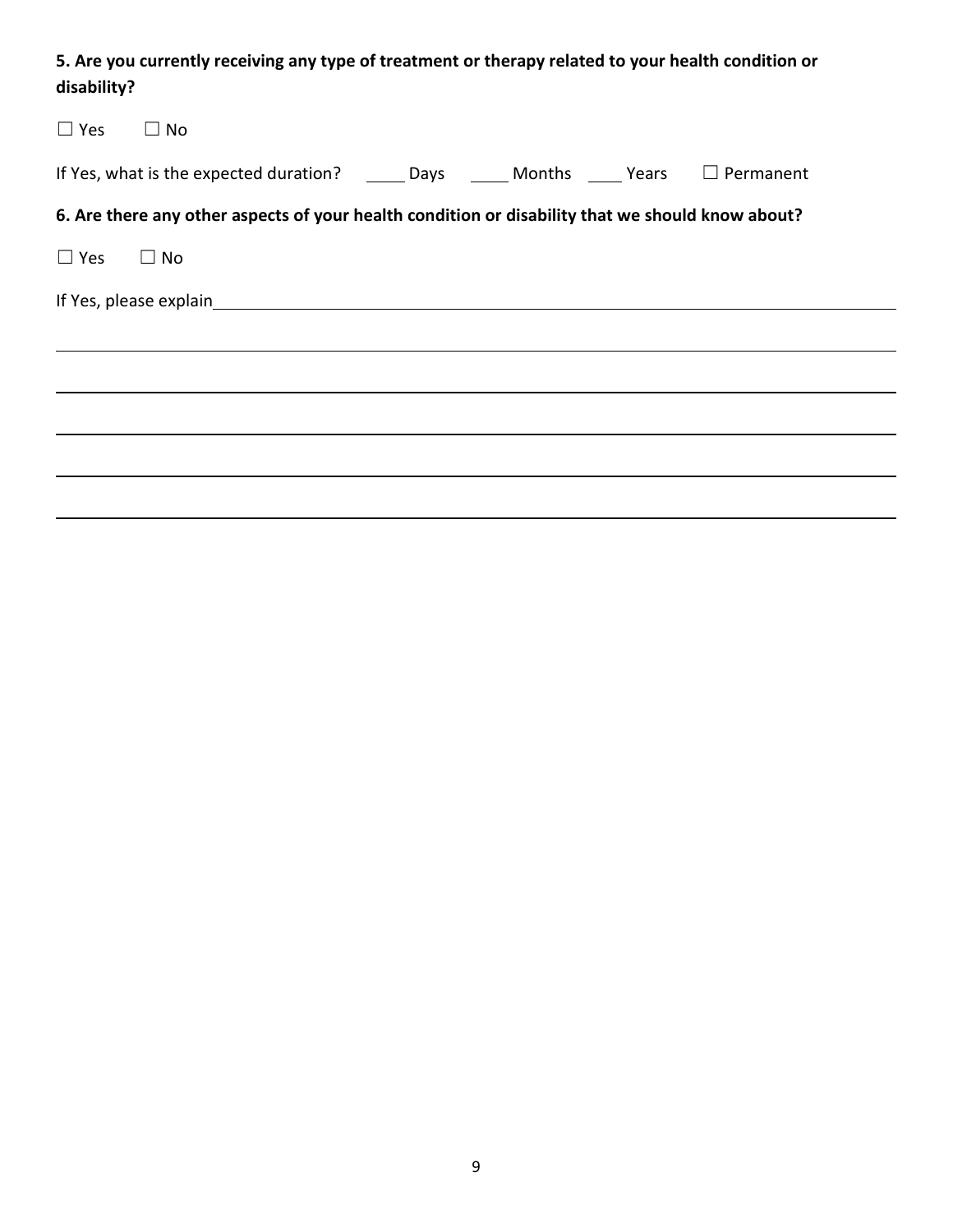#### **PROFESSIONAL VERIFICATION**

**This section of the application includes two sections: a release to be signed by the applicant and a section to be completed by a licensed professional in order to provide additional information about the applicant's ability to access fixed-route transit. The application will not be considered complete without both sections included.**

To be completed by applicant:

**By signing below, I agree to the following;**

- **I am applying for ADA paratransit service provided by the Champaign-Urbana Mass Transit District (MTD). This service is limited to persons with disabilities that** *prevent* **them from utilizing accessible fixed-route services.**
- **I authorize the release of the information described below for the sole purpose of allowing MTD to make a determination of my paratransit eligibility status.**

| Applicant Name (print)     |      |  |
|----------------------------|------|--|
| <b>Applicant Signature</b> | Date |  |

### **This section is to be completed by a Physician, Licensed Social Worker, or Rehabilitation Specialist:**

The Americans with Disabilities Act of 1990 (ADA) requires that public transportation providers offer complementary transportation to those who are unable to access fixed-route services. Paratransit service is not available to all persons with disabilities, but rather is a safety net available to those who are unable to independently access, board, ride and alight from a fixed-route vehicle.

All MTD vehicles are equipped with accessibility features that allow passengers utilizing wheelchairs or other mobility aids to board and ride. As the applicant's care provider, you are uniquely qualified to provide verification of this person's ability to access fixed-route services. Please complete the questions below to assist us in determining the applicant's ability to utilize MTD's accessible fixed-route services.

| <b>GENERAL INFORMATION</b>                                             |  |  |
|------------------------------------------------------------------------|--|--|
| 1. Applicant's Name (please print)                                     |  |  |
| 2. Are you currently treating this applicant? $\Box$ Yes $\Box$ No     |  |  |
| If No, what was the last date you saw this applicant? (MM/DD/YY)       |  |  |
| <b>3.</b> Is the applicant's condition temporary? $\Box$ Yes $\Box$ No |  |  |
| If Yes, what is the expected duration? (MM/DD/YY) ____                 |  |  |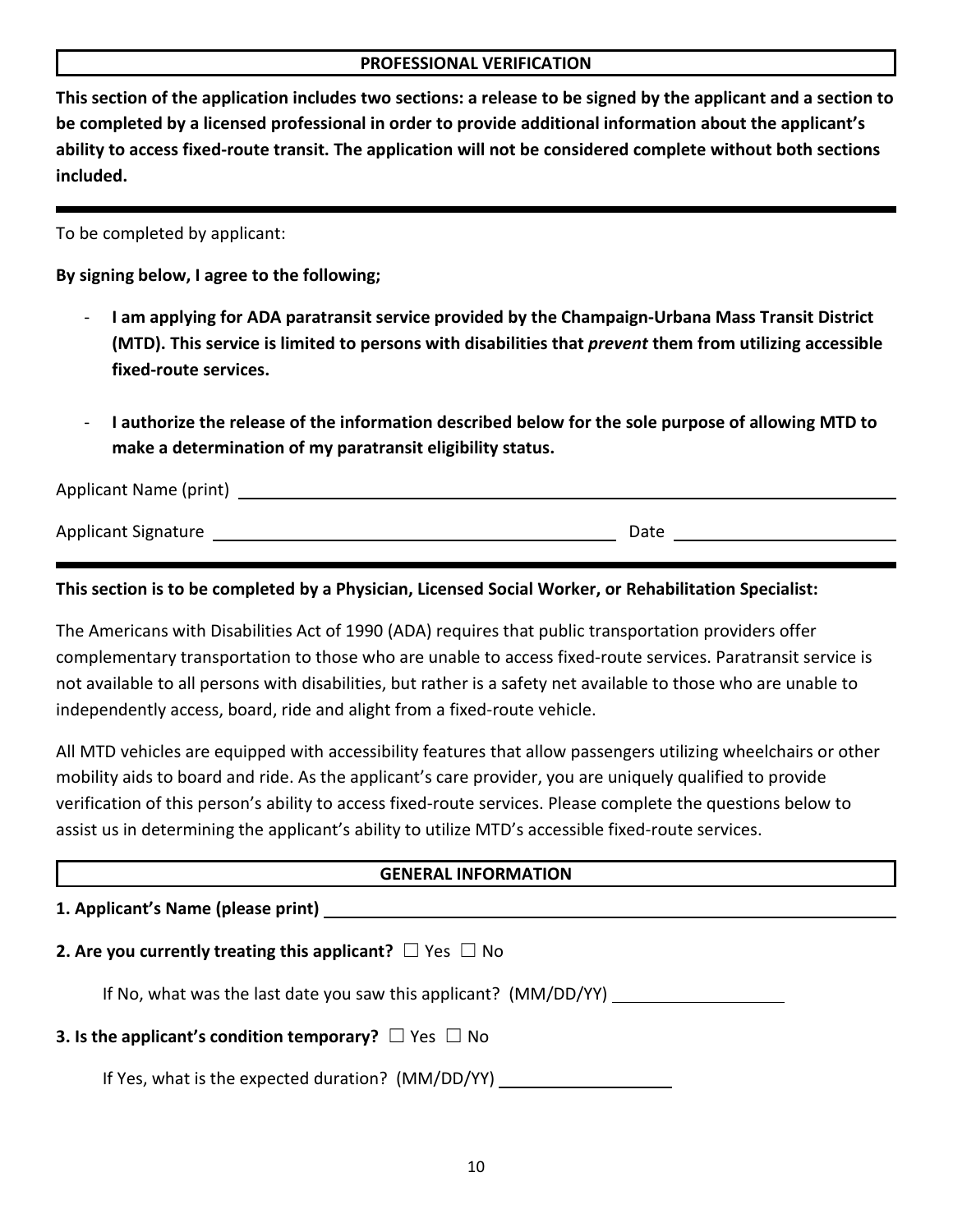# **4. How many blocks can the applicant travel without another person, but with the use of a mobility aid (if**

**necessary)?**  $□$  Less than one  $□$  Two blocks  $□$  Up to four blocks (1/4 mile)  $□$  Up to 8 blocks (1/2 mile)

☐ More than 8 blocks☐ Other (please explain)

| <b>GENERAL INFORMATION (CONTINUED)</b>                                                                                |  |  |  |
|-----------------------------------------------------------------------------------------------------------------------|--|--|--|
| 5. Can the applicant climb a 12-inch step? $\Box$ Yes $\Box$ No                                                       |  |  |  |
| Note: When kneeled (lowered), the step onto an MTD bus is 8.5 inches.                                                 |  |  |  |
| 6. Can the applicant wait for up to 30 minutes without support or with only the support of a mobility aid?            |  |  |  |
| $\Box$ Yes $\Box$ No                                                                                                  |  |  |  |
|                                                                                                                       |  |  |  |
|                                                                                                                       |  |  |  |
| 7. Does the applicant require the assistance of a Personal Care Attendant (PCA) to travel with them?                  |  |  |  |
| $\Box$ Never $\Box$ Sometimes $\Box$ Always (applicant is unable to travel unassisted)                                |  |  |  |
| Note: Obtaining a PCA is the responsibility of the applicant. PCAs travel free with the passenger on MTD<br>vehicles. |  |  |  |
| VISUAL IMPAIRMENT                                                                                                     |  |  |  |
| If vision limits the applicant's ability to independently travel, please answer the following:                        |  |  |  |
| <b>1. Is the applicant's vision</b> $\Box$ Stable $\Box$ Degenerative $\Box$ Other                                    |  |  |  |
|                                                                                                                       |  |  |  |
|                                                                                                                       |  |  |  |
| 2. Is the applicant able to recognize familiar places such as landmarks or destinations? $\Box$ Yes $\Box$ No         |  |  |  |
| <b>3. Is the applicant legally blind?</b> $\Box$ Yes<br>∟l No                                                         |  |  |  |
| <b>COGNITIVE DISABILITY</b>                                                                                           |  |  |  |
| If a cognitive disability affects the applicant's ability to independently travel, please answer the following:       |  |  |  |
| Is the applicant able to:                                                                                             |  |  |  |
| Provide their address, phone number?<br>$\Box$ Yes<br>$\Box$ No                                                       |  |  |  |
| <b>Recognize destinations/landmarks?</b><br>$\square$ Yes<br>$\Box$ No                                                |  |  |  |